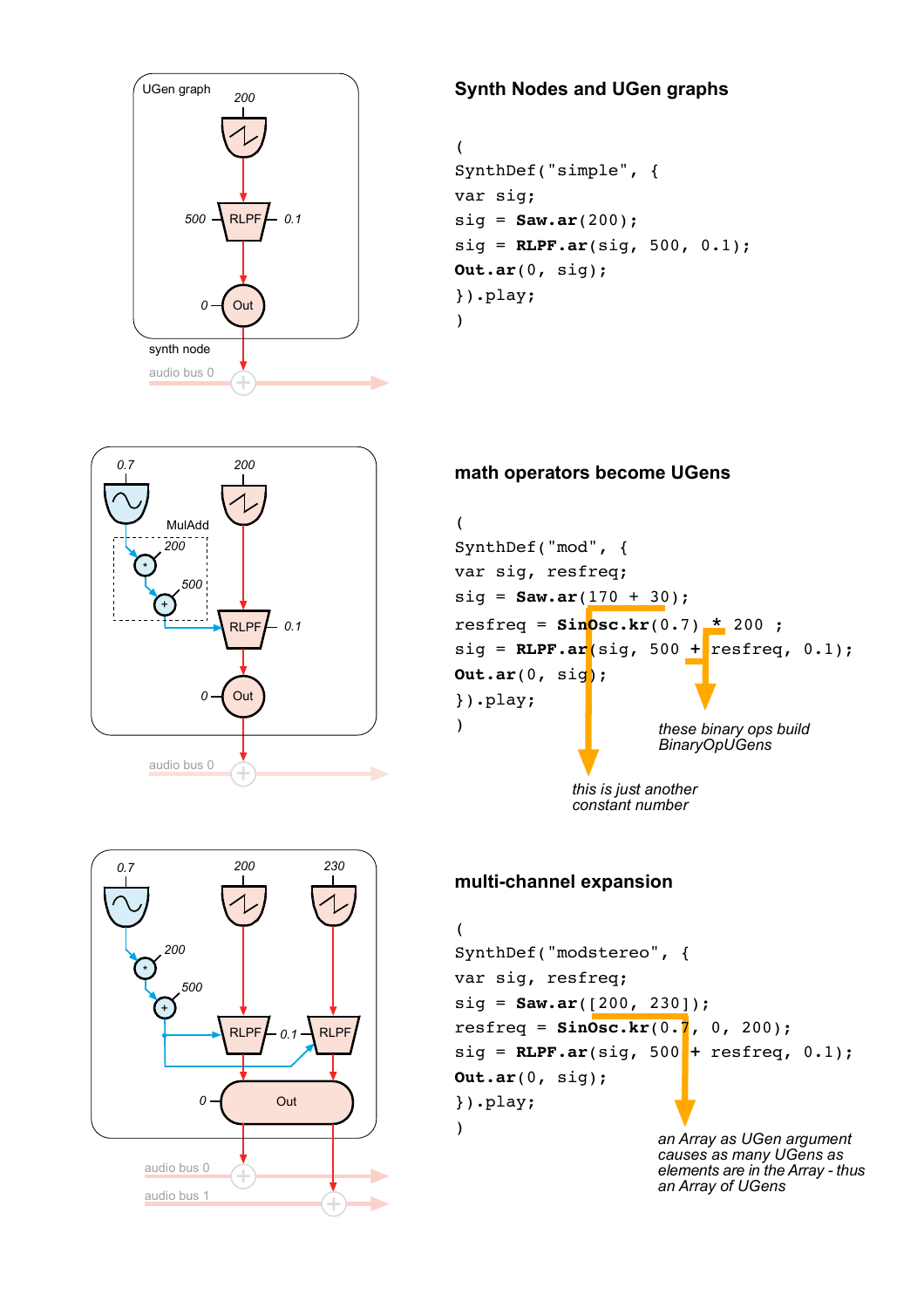

#### **control and audio buses**





# **function arguments become Controls**